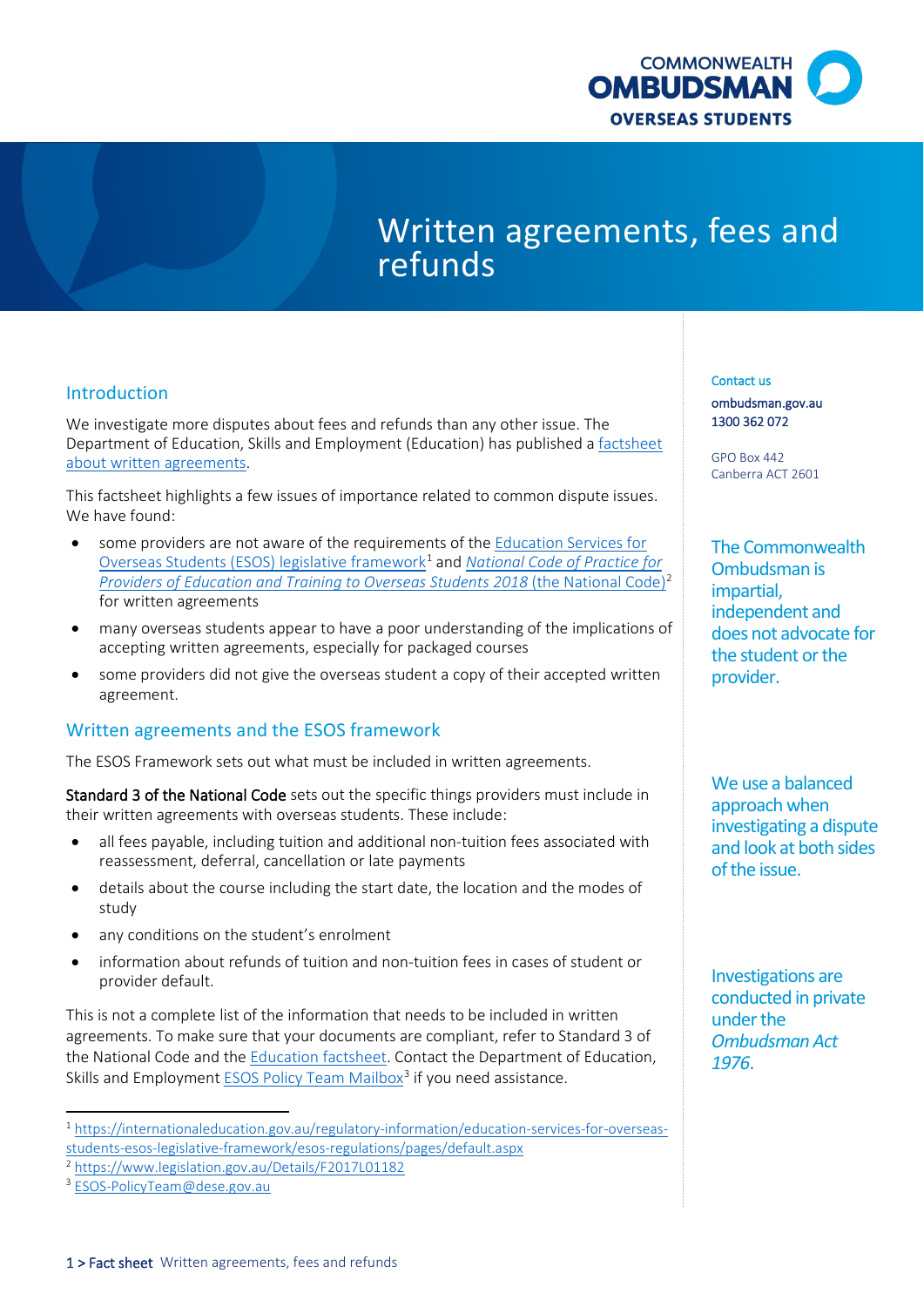

#### Common mistakes in written agreements

 When investigating disputes about fees and refunds, we have found common problems with written agreements. These include:

- Receiving money from overseas students before the offer is accepted and the agreement is formed.
- • Not ensuring that a legal guardian signs the agreement when the overseas student is under 18 years of age. Note: the provider is not the legal guardian.
- Failing to include complete and accurate information in agreements about the course, fees and refunds.
- of key terms or terms and conditions that are contradictory. • Failing to include all terms and conditions about refunds, who can receive refunds, unclear or inconsistent use
- Failing to obtain and record the student's agreement to changes to any terms of their written agreement.

## What if a student asks for a refund of fees?

 In most cases, if a student asks for a refund of fees, you will need to consider what your written agreement with the student says about fees and refunds.

 In some cases, the overseas student is entitled to a refund regardless of what the written agreement says. Where the provider fails to deliver the course in full, the student's visa has been refused, or the provider's written agreement does not comply with the ESOS Framework including Standard 3 of the National Code, the student's refund should be calculated under the *Education Services for Overseas Students (Calculation of Refund) Specification 2014*.

## Who investigates complaints about providers not paying refunds?

Under Standard 10 of th[e National Code](https://www.legislation.gov.au/Details/F2017L01182)<sup>[4](#page-1-0)</sup>, education providers are required to have an external complaints and appeals process that overseas students can access. Students should use their education provider's internal complaints and appeals process if they have a complaint, including complaints about fees and refunds.

 can contact our Office. If we investigate and find that the provider has not paid a refund that the overseas student is determine that the TPS is better able to assist the student with their refund dispute. If the overseas student is not satisfied with their education provider's internal complaint or appeal decision, the student entitled to, we may recommend the provider pay the refund to the student in accordance with the provider's obligations. In some circumstances we will transfer these complaints to the [Tuition Protection Service](https://www.dese.gov.au/tps)<sup>[5](#page-1-1)</sup>(TPS) if we

 The TPS can investigate complaints about unpaid refunds and if it finds that the provider owes a refund, can direct the provider to pay the refund to the overseas student. The TPS is also able to seek monies from a provider who has failed to refund an overseas student in accordance with the provider's obligations under the ESOS Act.

## What if a student withdraws but still owes money?

Whether or not an overseas student owes you money depends mostly on the terms and conditions in your written agreement.

Depending on the content of the written agreement, a provider may choose to pursue the student for outstanding fees.

 subsequent term or semester if they have not given adequate notice of withdrawal. Sometimes students complain to our Office because they are being pursued for money which they do not believe they owe. Some providers include cancellation clauses in their written agreements which require students to pay fees for a

<span id="page-1-0"></span><sup>&</sup>lt;sup>4</sup> https://www.legislation.gov.au/Details/F2017L01182

<span id="page-1-1"></span><sup>&</sup>lt;sup>5</sup> https://www.dese.gov.au/tps